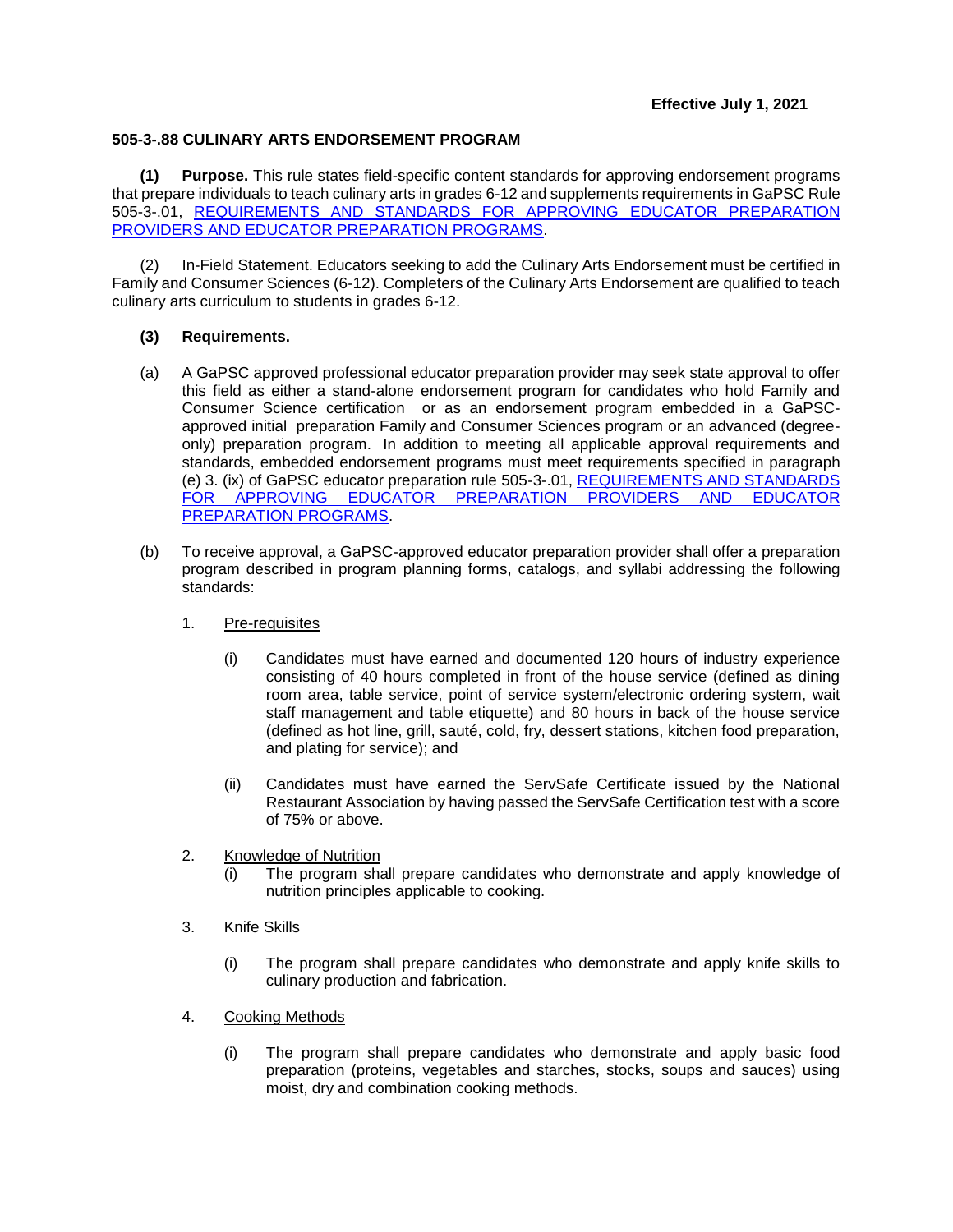## 5. Professionalism

- (i) The program shall prepare candidates who display professionalism to include professional culinary attire;
- (ii) The program shall prepare candidates who are familiar with organizations and publications relevant to the field;
- (iii) The program shall prepare candidates who can identify and understand industry segments; and
- (iv) The program shall prepare candidates who will serve as an advisor for a Career Tech Student Organization and participate in culinary competitions.
- 6. Professional Kitchen Equipment
	- (i) The program shall prepare candidates who know, apply and demonstrate the use and safety of all kitchen equipment; and
	- (ii) The program shall prepare candidates who know and demonstrate the proper use and safe handling of equipment and small wares.

## 7. Baking & Pastry

- (i) The program shall prepare candidates who understand and apply basic baking and pastry concepts, techniques and preparations to include yeast, bread-making– doughs, basic cake preparation, double-boilers, icing and decorating principles.
- 8. Basic Garde Manger/Pantry
	- (i) The program shall prepare candidates who understand and apply the preparation of salads, sandwiches, dressings, appetizers, canapés, and breakfast cookery.
- 9. Front of the House Service
	- (i) The program shall prepare candidates who know and demonstrate table settings, service styles, correct etiquette of service, and table side service.
- 10. Menu Planning, Purchasing, Cost Control, Math Skills, Receiving and Storage, Standardized Recipes, and Inventory
	- (i) The program shall prepare candidates who know and demonstrate the principles of receiving, storage and inventory control; and
	- (ii) The program shall prepare candidates who know and demonstrate the principles of menu development, food costs, conversions, food handling procedures, writing a recipe, portion control, sales cost, math skills, and organic and sustainable foods.
- 11. Regional and International cuisines
	- (i) The program shall prepare candidates who know and demonstrate American regional and Asian, Indian, European, and Central American cuisines.
- 12. Demonstrating